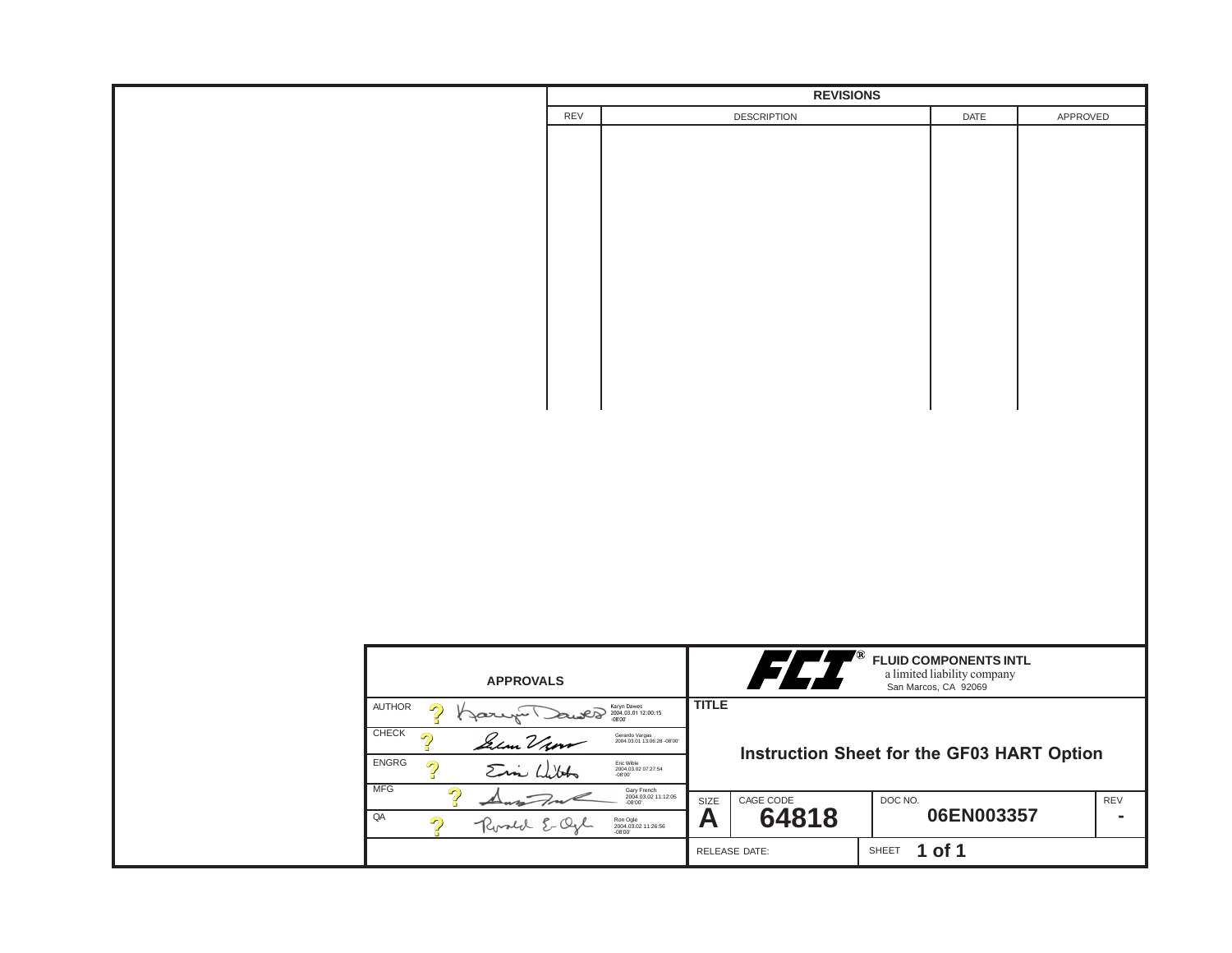

# **GF03 HART OPTION INSTRUCTION SHEET**

06EN003357 Rev. -

#### **Step 1. Installation**

This instruction sheet is used to augment other instrument manuals when the Hart option is used. Use the following steps to install the Hart Option for the GF03:

- 1. All the FCI transmitters that incorporate the HART protocol are set at the factory to polling address "0". Users should reset the polling address to match the needs of their network.
- 2. At polling address "0", the GF03 outputs a current of 4 20mA; at any other polling address, the GF03 outputs a fixed 4mA current; in compliance with the HART standard. A digital signal is provided with all polling addresses.
- 3. If the GF03 is going to be used as a HART network transmitter, the polling address needs to be changed to other than "0". The power supply feeding the network must provide sufficient current to support the instruments in the network.



**Hart Module**

## **Step 2. Wiring the Hart Instrument**

INPUT POWER - Follow the GF03 manual to connect power.

OUTPUT SIGNAL - The GF03 analog outputs are factory connected to the hart modules. The diagram below shows the recommended method of connecting the HART module to the customer's system.